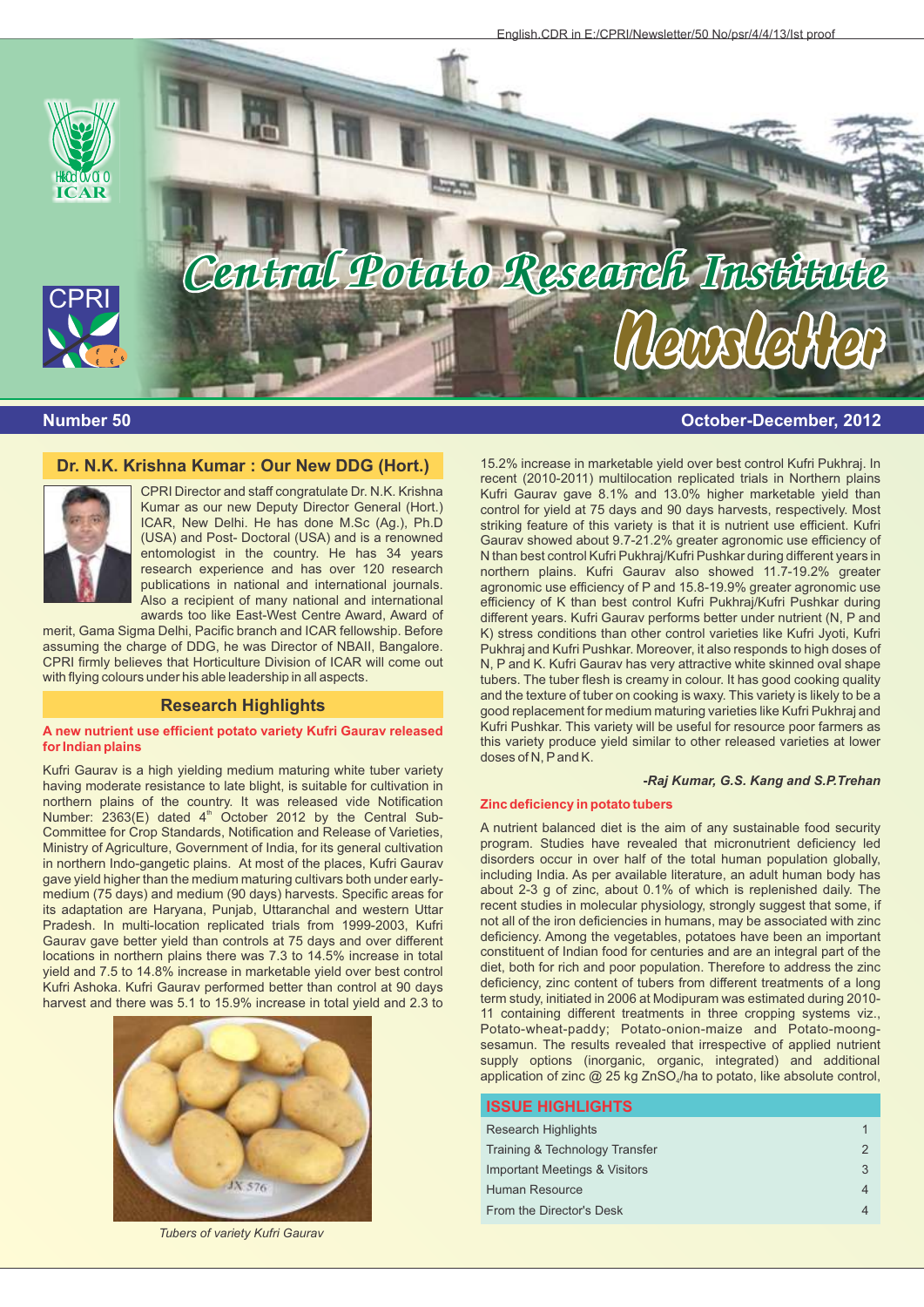zinc content in tubers is found in traces. In absolute control, right from the start of the experiment in 2006, no nutrient, including zinc had been applied to any crop of all the three potato based cropping systems. It thus implies that translocation of zinc to tubers is not taking place, even when zinc was applied additionally to potato crop. To ascertain the results, tubers starch samples of forty three varieties grown at Modipuram and tubers of eighteen varieties grown at Jalandhar station were analyzed, but the results were similar. Thereafter, tubers grown under different agro-climatic regions (15 AICRP centers) were also analyzed and zinc was found in tubers grown at Bhubaneswar, Pune, Pasighat, Raipur and Chindwara centers only. Most of these centers are of course non-traditional potato growing regions and represent only a small fraction of total acreage under potato in the country. But presence of zinc in their tubers confirms that it is possible to produce Zn-rich tubers. As concentration of mineral elements in potato tubers are influenced by both environmental and genetic factors, it calls for further studies to know the reasons, restricting zinc translocation to tubers in major potato growing areas in the country and using advance molecular-genetics tools for increasing its nutritive value.

## *N.C. Upadhayay, B.P. Singh, S.K. Kaushik, M.A. Khan, R. Ezekiel, Name Singh and Mahesh Kumar*

## **Evaluation of potato varieties at Thalavadi, Erode (Dist.), Tamil Nadu**

Four potato varieties *viz.,* Kufri Badshah, Kufri Surya, Kufri Jyoti and Kufri Pukhraj were evaluated at two localities at Germallam and Kanakarai villages of Thalavadi taluk (approx. 1050 m MSL) of Erode district in Tamil Nadu. The seeds were supplied from CPRS, Jalandhar and planted in row trials with 50 tubers per row. The trials were planted on 16.08.2012 and fertilizers were applied as per the dosage recommended for Ooty. The results revealed that Kufri Surya recorded the maximum yield (11.5 t/ha) followed by Kufri Badshah (9.3 t/ha), K. Jyoti (3.8 t/ha) and K. Pukhraj (0.3 t/ha).

| <b>Varieities</b> | Tuber weight (kg)** |          |                |              |
|-------------------|---------------------|----------|----------------|--------------|
|                   | 20 <sub>g</sub>     | $20-80q$ | >80 g          | <b>Total</b> |
| Kufri Badshah     | 1.3                 | 3.7      | 0.6            | 5.6          |
|                   | (2.2)               | (6.2)    | (1.0)          | (9.3)        |
| Kufri Surya       | 0.8                 | 4.1      | $\overline{2}$ | 6.9          |
|                   | (1.3)               | (6.8)    | (3.3)          | (11.5)       |
| Kufri Jyoti       | 0.5                 | 1        | 0.8            | 2.3          |
|                   | (0.8)               | (1.7)    | (1.3)          | (3.8)        |
| Kufri Pukhraj     | 0.1                 | 0.1      | $\Omega$       | 0.2          |
|                   | (0.2)               | (0.2)    | (0.0)          | (0.3)        |

\*\*figures in parentheses indicate tuber weight in t /ha

However, performance of Kufri Badshah was good throughout the growth stage and there was no rottage of tubers at harvest.

*G. Ravichandran, R. Umamaheswari, K. Manorama, R. Muthuraj, T. A. Joseph and B.P. Singh*.

## **Training & Technology Transfer**

## **Farmers Training at Shimla**

A training programme was organized at CPRI shimla on **"Modern Techniques for Quality Seed and Table Potato Production"** during Oct. 10-11, 2012. Altogether 20 farmers from Bilaspur district of HP were trained on "I**mproved varieties, planting operations, disease and pest management, integrated nutrient management, processing and storage of potato crop"** by scientists of CPRI. An exposure visit to potato seed farms at CPRS Kufri-Fagu was also organized to create awareness and give first hand information to these potato growers on seed potato production technology.

## **Model Training Course for Agri/Hort. officers at CPRI, Shimla**



*Model Training Course at CPRI Shimla*

An eight day Model Training course on **"Technology for quality seed potato production and certification"** was organized at CPRI, Shimla for Agri./Hort. Officers of different states of India viz. Punjab, HP, UP, Karnataka, Assam, Manipur and Tripura from Nov. 30 to Dec. 7, 2012. A total of 13 agri./hort. Officers were trained on various techniques of production and certification of potato seed. A variety of training methods were used to provide rich learning experience to the trainees. These included lecture-cum-discussion, practical sessions, skill demonstration, field visits and video film shows.

## **Awareness camp in Lahaul - Spiti under TSP**



*Awareness camp cum training on potato* 

CPRI organized an awareness camp cum training programme on **"Modern Techniques for Quality Seed and Table Potato Production"** on 31st Oct. 2012 at Udaipur, Lahaul Spiti districts of HP under TPS ( Tirbal sub plan). More than 150 male and female potato growers of the area participated in this programme. Experts from CPRI delivered lectures on various topics such as planting operations, fertilizer management, plant protection and post harvest management of potato crop. Free extension bulletins were supplied to visitors of this programme. The future plans for trainings and demonstrations were chalked out for the area under TSP.

## **Farmers training programmes under Mini Mission-I**

CPRI, Shimla organized one On-campus and one On-farm training of potato growers under the project **"Training entrepreneurial skills to farmers in potato based farming system of Himachal Pradesh"** in Mini Mission-I from October to December, 2012. Altogether 61 potato growers from Shimla, Solan, Mandi districts were trained in improved techniques of cultivation of potato and other vegetables in HP. These trainings were conducted in collaboration with NGO of concerned districts.

## **Farmer's training at Jalandhar**

Farmer's training programme on **"Potato Seed Production"** was organized at Central Potato Research Station Jalandhar on December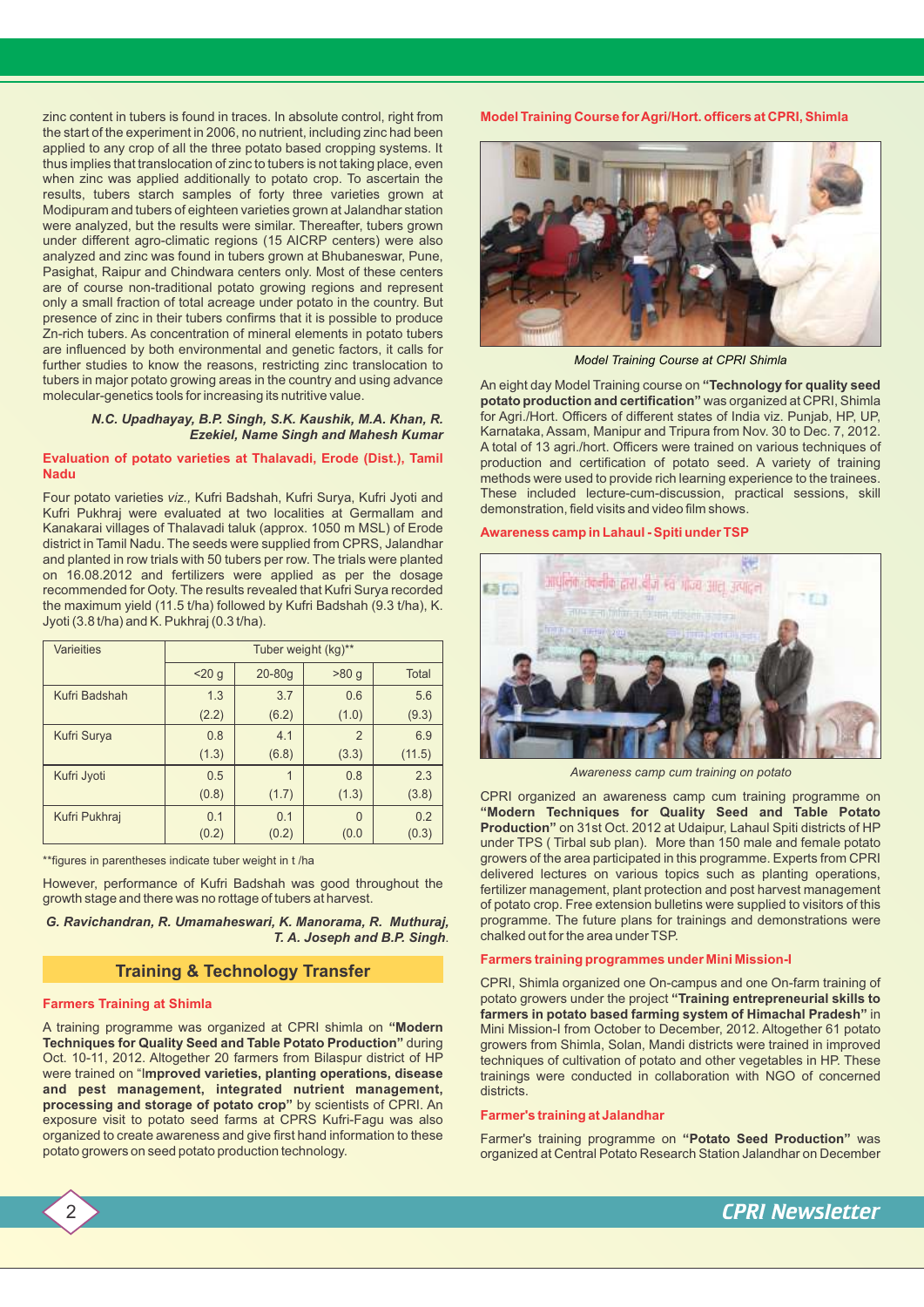11, 2012. More than 350 farmers attended the training programme. Chief guest Shri Gurpartap Singh Wadala, MLA in his inaugural address appreciated the research work being done at the Institute.



*Farmer's training at Jalandhar*

Farmers were trained on breeder seed production, fertilizer management in potato, management of major diseases and pests in potato, improved varieties of potatoes and on rouging techniques for improving seed quality etc. Farmers were also taken for a field visit at the station's farms. A training manual in punjabi on "Aloo beej utpadan diyan techniqaan "was also released on this occasion. An exhibition, including tractors and farm implements pesticides and fertilizers etc were also put up on this occasion for the benefit of the farmers. The Institute stall displayed the latest research innovations in the field of potato mechanisation, varieties, diseases and their control, books and technical bulletin etc.

## **Training of Horticulture Officers at Ooty**

One day training programme was organized on 12.10.2012 at CPRS, Ooty and 25 Horticulture Officers and 10 Agriculture Officers (Agri, Marketing Division) from Department of Horticulture, Udhagamandalam were trained on 'Technologies for potato cultivation'.



Shri. Srinivasa Reddy, IFS, Project Director (HADP), Nilgiris was the Chief-Guest and Shri. G. Mohan, Joint Director (Horticulture), Udhagamandalam and Dr. Jagdish Kumar, Head, IARI Regional Station, Wellington gave special address to the trainees. Scientists of CPRS, Ooty gave lectures on recent potato varieties, latest technologies in potato production, disease and pest management in potato and seed potato production. Practical demonstrations were conducted in the field and the trainees were exposed to the tractormounted semi-automatic potato planter and harvester.

## **Important Meetings & Visitors**

#### **Parliamentary committee on Official language Implementation visits CPRS, Ooty**

Review meeting of the second sub-committee of Committee of Parliament on Official Language Implementation was held on 06.10.2012 at Ooty. Dr.T.A. Joseph, Head welcomed the Hon'ble Members of Parliament and highlighted the various activities of the Station, current status of Official Language implementation at the Station and the future strategies to be undertaken to implement the official language in day to day functioning of the station. Dr. S.K.Malhotra, Principal Scientist, Horticulture Division, ICAR, New Delhi; Shri. Rajiv Uniyal, Deputy Director (Official language), ICAR,

New Delhi; Shri Praveen Chandla, Assistant Director (Official Language), CPRI, Shimla; along with the station scientist participated in this review meeting.



*Review Meeting by the Parliamentary Committee* 

## **Stakeholders meet held at CPRS Jalandhar**

A meeting of the stakeholders on potato research and development was held at Central Potato Research Station Jalandhar on December 10, 2012 under the chairmanship of Dr Bir Pal Singh, Director, Central Potato Research Institute, Shimla. Forty nine persons including representatives from private companies like Syngenta India Limited,



*Stakeholders meet at Jalandhar*

Pune, Technico, Chandigarh, Haldiram Snacks Pvt. Ltd, Noida, Satnam Agriculture Products, Jalandhar, Transgenic Bioplants Private Limited, Ropar, Cold store owners, Agricultural implement manufactures, Area Manager, National Seed Corporation (NSC) Jalandhar, executives of Jalandhar Potato Growers Association, executives of POSCON Jalandhar, scientists of CPRS Jalandhar, scientists from CRRIC Modipuram and many other progressive farmers attended this meet. There were discussions on improvement of machine like haulm cutter, combine harvester, popularization of new potato varieties, involving progressive farmers in potato breeding, way to enhance potato consumption and involving farmers in certified seed production. To suggest ways and means to popularize newly released varieties a committee of 14 persons from companies/ progressive farmers and CPRI was constituted.

## **Official Language function**

Official language function was organized at CPRI Head quarters and different competitions alongwith the workshop on official language. Officials from all the categories participated in this programme. Official language function and prize distribution function was held on 28<sup>th</sup> December, 2012 and prizes were given for essay writing, word knowledge, memory test, quiz competition and hindi typing. While addressing the officials of CPRI, the Director Dr. Bir Pal Singh emphasized on using hindi in official correspondence. Prior to this Assistant Director (OL) Sh. Praveen Chandla briefed the staff about the guidelines of official language policy and requested to implement them with conviction

## **Live Phone- in Prgramme at Doordarshan**

Expert scientists of CPRI, Shimla participated in the Live-phone in programmes of Shimla Doordarshan from October to December, 2012. The details of the topics along with experts are given below.